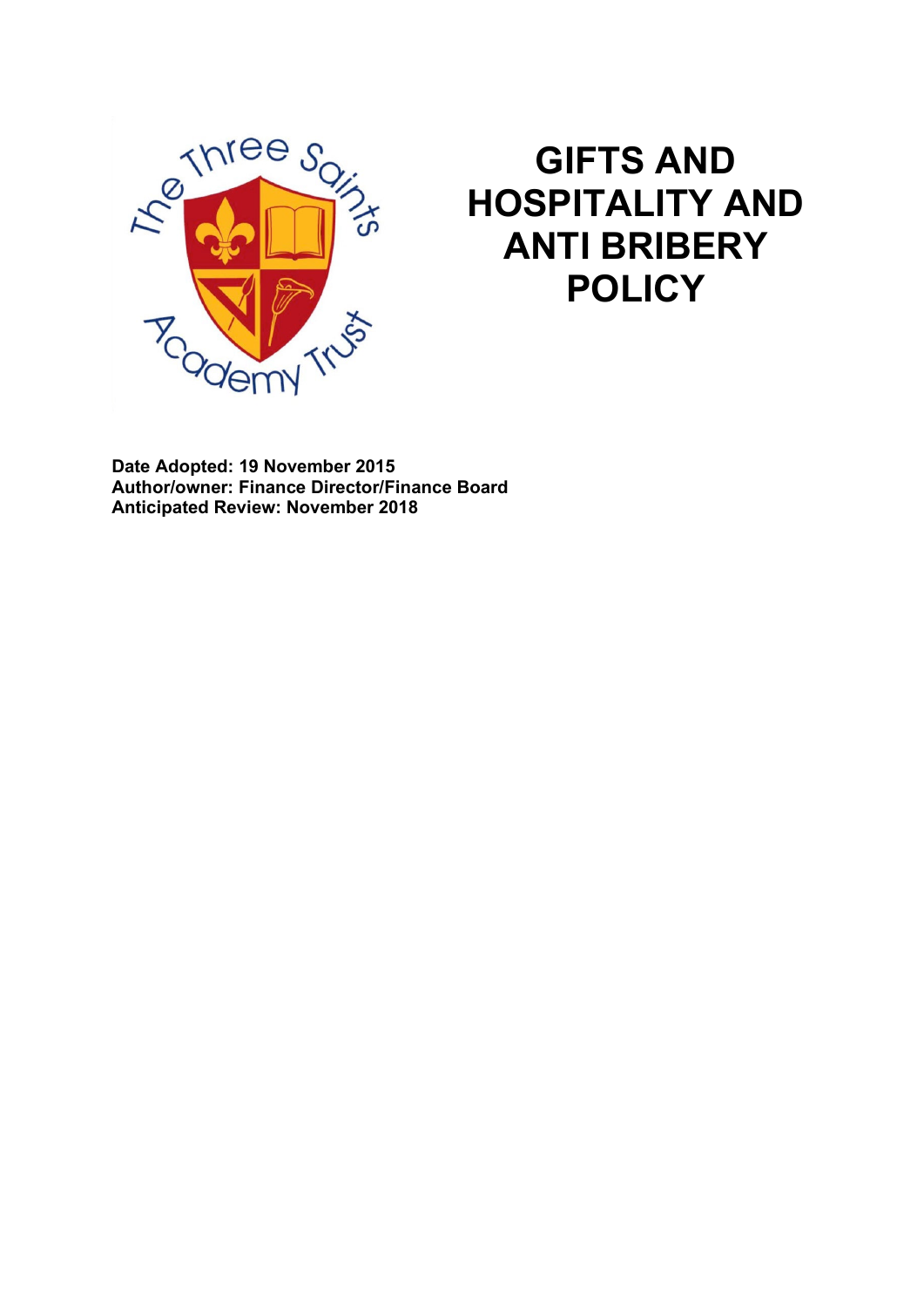### **Introduction**

It is The Three Saints Academy Trust's ("the Trust") policy to conduct all of its business in an honest and ethical manner. We take a zero-tolerance approach to bribery and corruption and are committed to acting professionally, fairly and with integrity in all our business dealings and relationships wherever we operate and implementing and enforcing effective systems to counter bribery. The Three Saints Academy Trust will comply with the Bribery Act 2010.

The purpose of this policy is to:

- a) set out the responsibilities of the Trust, and of those working for us, in observing and upholding our position on bribery and corruption; and
- b) provide information and guidance to those working for us on how to recognise and deal with bribery and corruption issues.

Bribery and corruption are punishable for individuals by up to ten years' imprisonment and if we are found to have taken part in corruption the Trust could face an unlimited fine and damage to its reputation. We therefore take our legal responsibilities very seriously.

In this policy, 'third party' means any individual or organisation that workers come into contact with during the course of their work for The Trust, and includes actual and prospective pupils and parents, suppliers, business contacts, agents, advisers, and government and public bodies.

# **Who is Covered by the Policy?**

This policy applies to all individuals working for The Trust at all levels (whether permanent, fixed-term or temporary), and includes directors, governors, volunteers, agents or any other person associated with the Trust (collectively referred to as 'workers' in this policy).

# **What is Bribery?**

A bribe is an inducement or reward offered, promised or provided in order to gain any business or personal advantage.

#### **Gifts and Hospitality**

This policy does not prohibit normal and appropriate hospitality (given and received) to or from third parties.

The giving or receipt of gifts or hospitality is not prohibited, if the following requirements are met:

- it is not made with the intention of influencing a third party to obtain or retain business or a business advantage, or to reward the provision or retention of business or a business advantage, or in explicit or implicit exchange for favours or benefits;
- it complies with local law;
- it is given in The Trust's name, not in your name;
- it does not include cash or a cash equivalent (such as gift certificates or vouchers);
- it is appropriate in the circumstances. For example, in the UK it is customary for small gifts to be given at Christmas time and to teachers at the end of the school year;
- taking into account the reason for the gift, it is of an appropriate type and value and given at an appropriate time;
- it is given openly, not secretly:
- gifts should not be offered to, or accepted from, government officials or representatives without the prior approval of the Finance Director or the Principal.

The practice of giving business gifts varies between countries and regions and what may be normal and acceptable in one region may not be in another. The test to be applied is whether in all the circumstances the gift or hospitality is reasonable and justifiable. The intention behind the gift should always be considered.